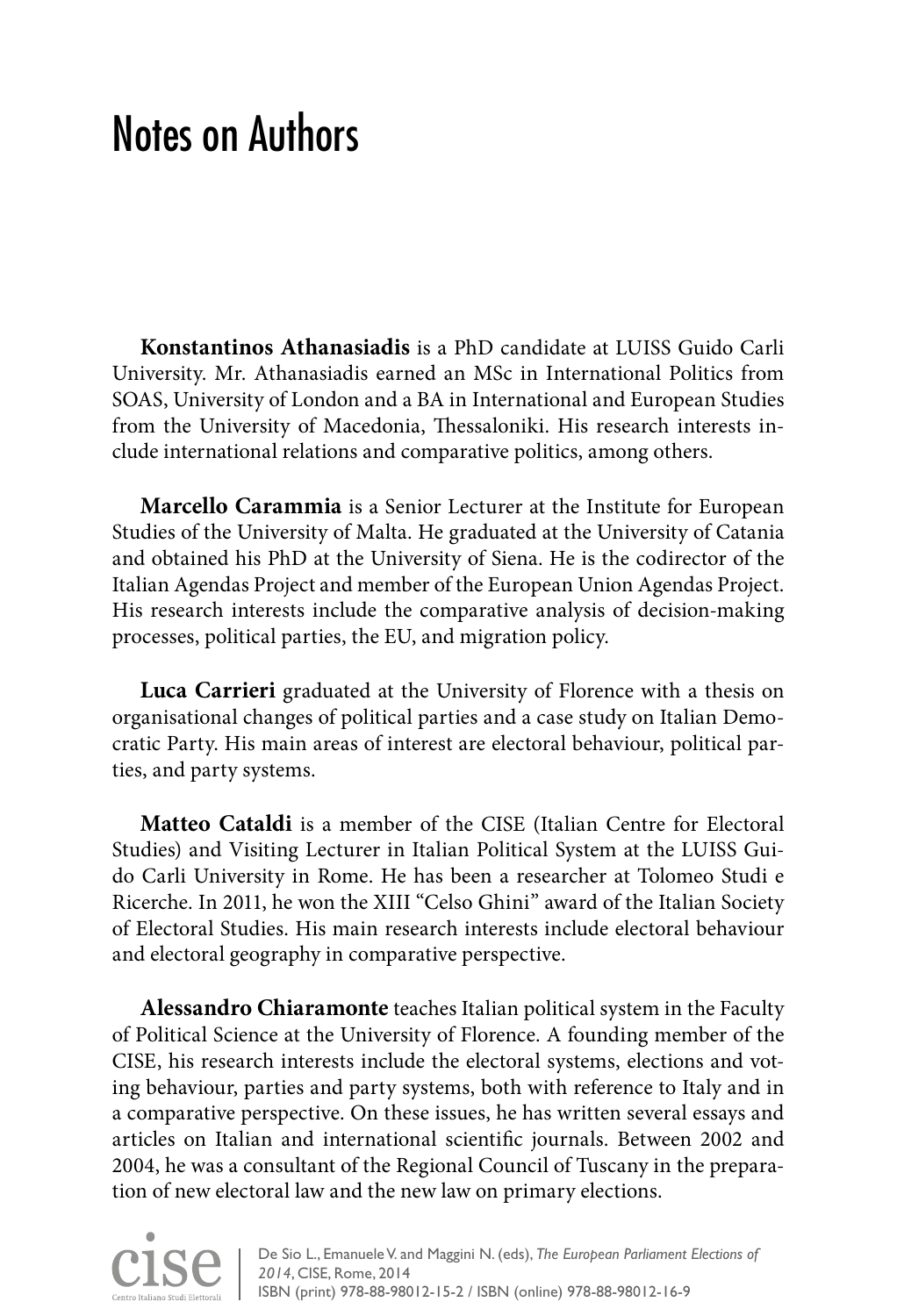**Mikołaj Cześnik**, PhD, works at the University of Social Sciences and Humanities, Warsaw. He is a member of the Polish National Election Study team. His research interests include elections and voting behaviour.

**Roberto D'Alimonte** is a Professor of Italian Political System at LUISS Guido Carli University of Rome. From 1974 to 2009, he taught at the Faculty of Political Science "Cesare Alfieri" of the University of Florence. He has been a Visiting Professor at the universities of Yale and Stanford. Since 1995, he has collaborated with the New York University in Florence. Since 1993, he has coordinated with Stefano Bartolini and Alessandro Chiaramonte a group of research on elections and transformation of the Italian party system. On these issues, he has written several essays and articles on Italian and international scientific journals. He is the Director of the Italian Centre for Electoral Studies (CISE). And he is a columnist for *Il Sole 24 Ore*.

**Luigi Di Gregorio** is an Assistant Professor at the Department of Humanities, Communication, and Tourism at the University of Tuscia (VT) where he taught Public Policy Analysis and Sociology. Previously, he taught Political Science and Comparative Politics at the LUISS University in Rome. Since October 2013, he is a temporary agent at the European Parliament's Vice Presidency.

**Patrick Dumont** (PhD) is a Researcher at the University of Luxembourg. He is the cofounder of the Selection and Deselection of Political Elites (SEDEPE) international network and the coeditor of the *Routledge Research in Social and Political Elites* book series. He has published on coalition theory, political elites, parties and party systems, elections, and Europeanisation processes in international journals. He will be visiting scholar at the Centre for the Study of Democracy of the University of California, Irvine for the 2014–2015 academic year.

**Marta Fraile** is a Permanent Research Fellow at the Spanish CSIC (IPP) and Senior Research Fellow at EUI (EUDO, RSCAS). She holds a PhD in Social and Political Sciences from the European University Institute (EUI). She has previously taught at the departments of Political Science in Universitat Pompeu-Fabra, Barcelona (2000–2004); the Universidad Autónoma, Madrid (2004–2008); and the Juan March Institute for Advanced Study in the Social Sciences (2002–2008). Her interests include public opinion, media effects, and political participation in Europe.

**Vlastimil Havlík** is a Research Fellow at the International Institute of Political Science, Faculty of Social Studies, Masaryk University (FSS MU),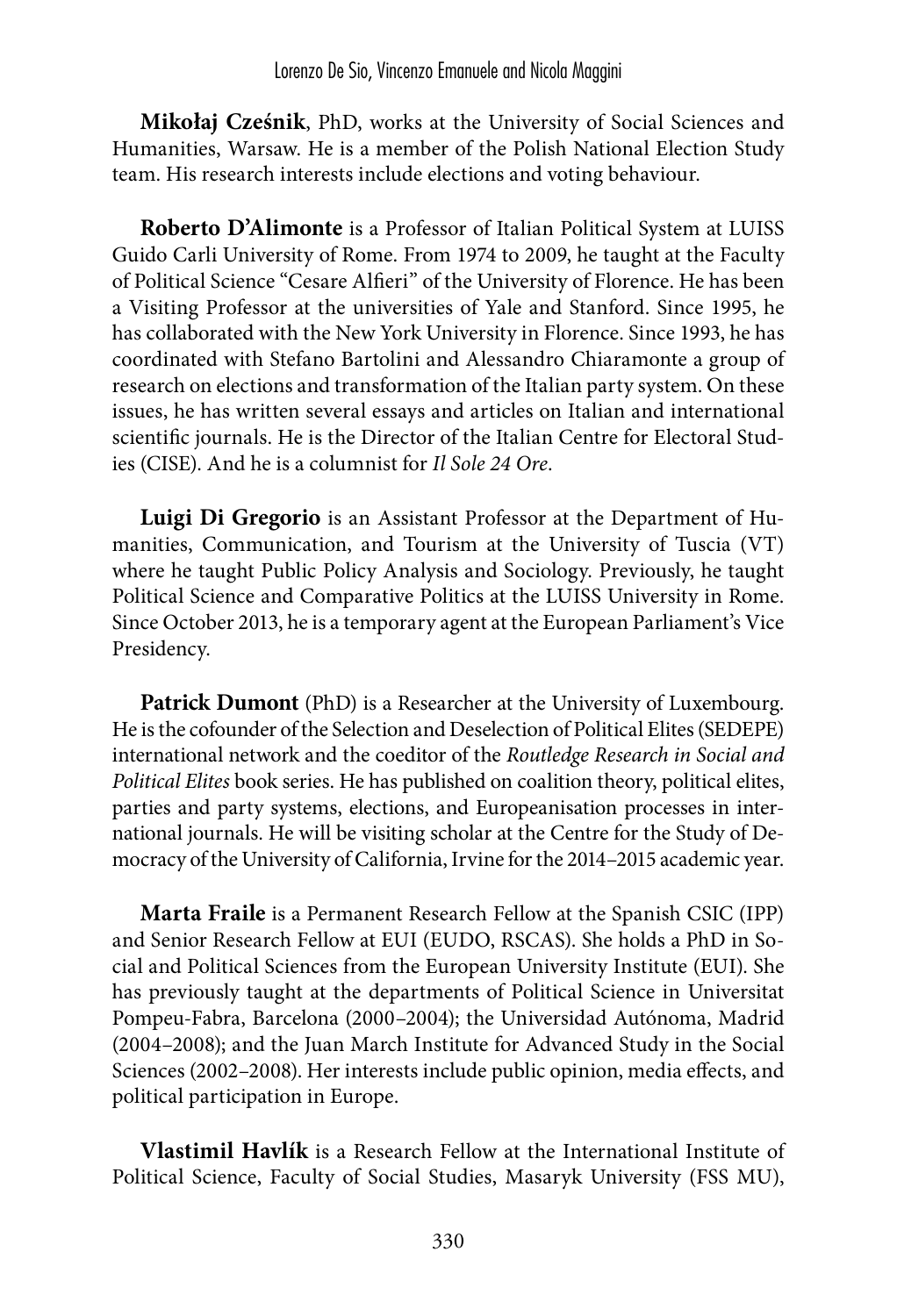and an Assistant Professor at the Department of Political Science, FSS MU. His teaching and research activities include Czech politics, Europeanisation, and populism. He is also the managing editor of the Czech Journal of Political Science (www.politologickycasopis.cz).

**Andrija Henjak** is an Assistant Professor at the Faculty of Political Science of University of Zagreb. His research interests include welfare state and its impact on political divisions and party systems, public attitudes towards the European integration as well as development of political divisions and institutions in Central and Eastern Europe, and the impact of historical conflicts on contemporary political development of these countries. He published in West European Politics and several edited books in English language.

**Enrique Hernández** is a PhD candidate at the EUI SPS Department. His PhD project focuses on cognitive orientations towards democracy and their relationship with political support. Enrique holds an MA from Pompeu Fabra University and an MA from Konstanz University. Enrique's research interests include political attitudes, political sophistication, voting behaviour, and party systems.

**Federica Izzo** graduated cum Laude in Political Science at LUISS Guido Carli university. She also obtained a Masters degree with distinction from the London School of Economics. Her main research interest is the behaviour of political parties. She is about to start a PhD in politics at the LSE, where she received a full scholarship. She also cooperated on a research on candidates to the British Parliament at the University College London.

**David Johann** is a Postdoctoral Research Associate in the project team on voting behaviour of the Austrian National Election Study (AUTNES), hosted by the Department of Methods in the Social Sciences, University of Vienna. His substantive research focuses on electoral behaviour and public opinion.

**Raphaël Kies**, PhD in Social and Political Science from the European University Institute, is a Researcher in Political Science at the University of Luxembourg. He is coresponsible for the national and European electoral studies and for the introduction and evaluation of innovative methods of political participation at the national and European level. His publications include articles as well as books on e-democracy, local democracy, and deliberative democracy.

**Michał Kotnarowski** is a PhD student and a Researcher at the Comparative Politics Division at the Institute of Political Studies of the Polish Academy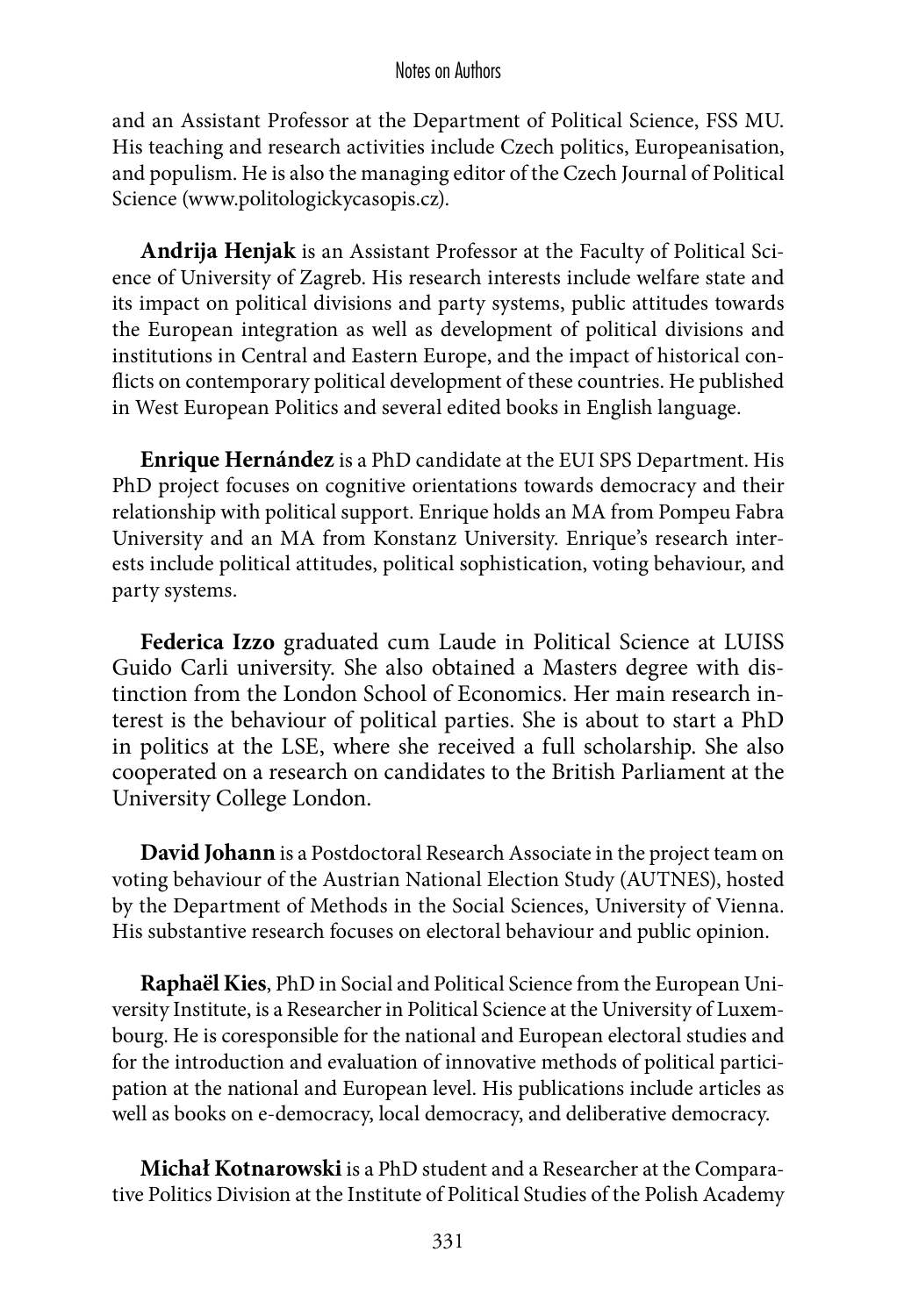of Sciences. He specialises in electoral research and political methodology. He is a member of the Polish National Election Study.

**Sylvia Kritzinger** is a Professor and the Head of the Department of Methods in the Social Sciences, University of Vienna. She holds a PhD in Political Science and is one of the principal investigators of the Austrian National Election Study. Her research focuses on electoral behaviour, public opinion formation, democratic representation, and empirical methods.

**Nina Liljeqvist** is a PhD candidate in Political Science at the European University Institute, Florence, Italy and a Research Fellow at the Swedish parliament for the parliamentary session 2014/15. Her research interests lie in the area of comparative politics and more specifically in representative democracy, European integration, and Nordic politics.

**Simona Kustec Lipicer** is an Associate Professor and researcher at the Faculty of Social Sciences, University of Ljubljana. Her academic and research interests focus on election studies, especially electoral behaviour, campaigns, policy positions and preferences, as well as public policy analysis and policy evaluation in general.

**Marco Lisi** is a Professor of political science at the Department of Political Studies at the New University of Lisbon. His research interests include political parties, political behaviour, electoral campaigns, and public opinion.

**Bruno Marino** holds a BA in Political Science (University of Bologna), an MA in Political and Decisional Processes Science (University of Florence), and an MSc in Comparative Politics (London School of Economics). He has been an intern in the office of the Member of Parliament for Manchester Withington at the House of Commons. His research interests focus on parties and party systems analysis at comparative level.

**Roderick Pace**, Jean Monnet Professor, is the Director of the Institute for European Studies of the University of Malta. His research interests include international and Euro-Mediterranean relations, the role of small states in world politics, and the politics of Malta.

**Aldo Paparo** is a PhD candidate in Political Science at the Scuola Normale Superiore (formerly, SUM) in Florence and a member of the CISE (Italian Centre for Electoral Studies). His research project for his doctoral dissertation explores the relationship between election results for local levels of govern-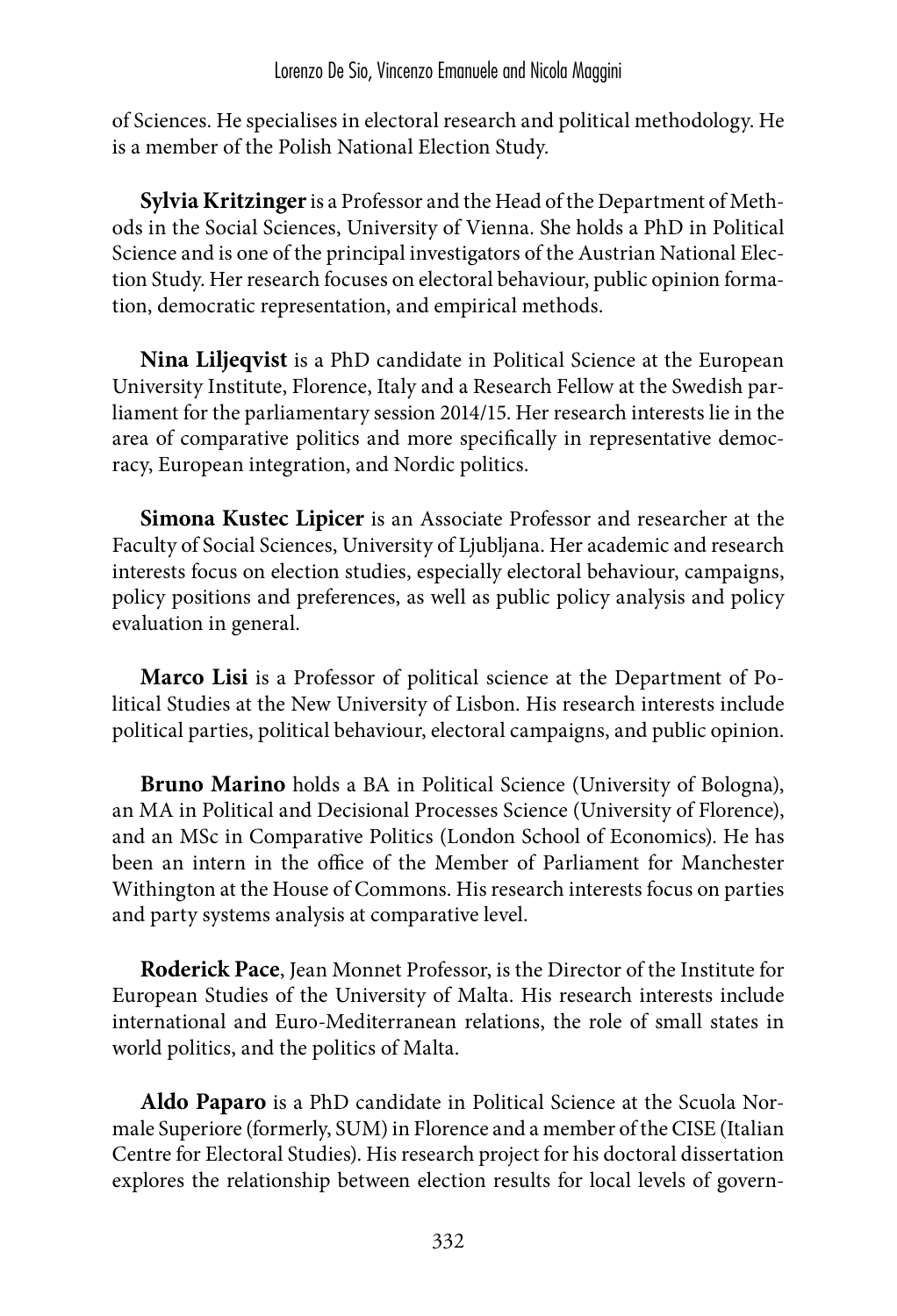## Notes on Authors

ment and the national electoral cycle. His main areas of interest are electoral systems and electoral behaviour, with a particular emphasis on the local level.

**Carolina Plescia** is an Assistant Professor at the Department of Methods in the Social Sciences, University of Vienna. She obtained a PhD in Political Science and Quantitative Methods from Trinity College Dublin, Ireland, in 2013. Her main research interests include comparative electoral behaviour, coalition governments, and research methodologies.

**Rocco Polin** is a PhD candidate in Political Science at the Scuola Normale Superiore (formerly, SUM) in Florence and official of the European Service of External Action. He graduated at the University of Bologna, and he has been a visiting student at the universities of Sciences-Po, Berkeley, and Cambridge. His research interests include the analysis of Italian and EU foreign policy and the international relations within Middle East.

**Lukas Pukelis** was born in Vilnius, Lithuania. He graduated from Vilnius University International Relations and Political Science Institute with a BA in Political Science and went on to continue his postgraduate studies in University of Tartu, Estonia. In Tartu, he received a master's degree in Baltic Sea Region Studies and is currently a Political Science PhD student at the Institute of Government and Politics in University of Tartu.

**Luana Russo** is a Lecturer in Research Methods at Maastricht University. She has completed her PhD in 2011 at the Scuola Superiore Sant'Anna and was a visiting scholar at Columbia University in 2010. Between 2011 and 2013, she was a postdoc researcher at Sciences-Po Paris and Université Lille 2. Her research interests include electoral geography, vote change and voting behaviour, and volatility and electoral participation.

**Michail Schwartz** graduated at the University of Florence with a thesis on the structure and organisation of the European Socialist Party and is actually student of the MA course in European Studies at the University of Florence. His main research interests are the European political system and especially the European parties.

**Sorina Soare** is a Lecturer of Comparative Politics. She holds a PhD in Political Science from the Universitèlibre de Bruxelles and has previously studied political science at the University of Bucharest in Romania. She works in the area of comparative politics, and her research interests include political parties, populism, and the democratisation process.